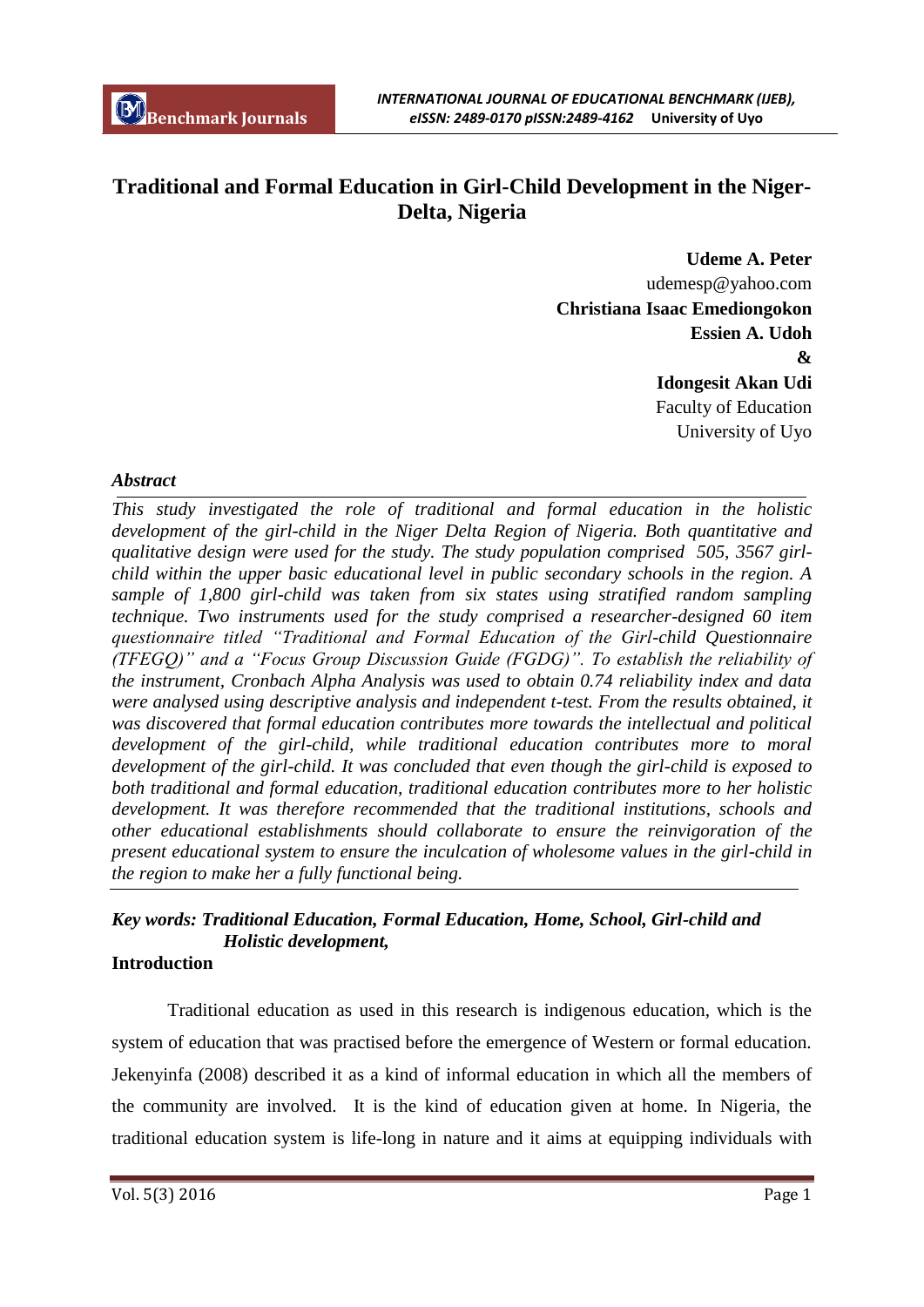the necessary skills and attitudes that would help them function effectively in the society (Kosemani, 2002).

The traditional system of education was integrative in the sense that it ensured the combination of physical training with character building and manual activity with intellectual training. The traditional system of education uses four basic processes. These are indoctrination, imitation, training and initiation (Kosemani, 2002).

However, as observed by Fafunwa (2004), As such, development of the girl-child was assessed under intellectual, moral, political, healthcare, socio-cultural and vocational skills development. The girl-child like every other, has a right to education. In addition, the gap created by formal education in the life of the girl-child could adequately be filled by traditional education through its various agents like parents, peers, community leaders, religious organizations etc. This is evidenced by the fact that some prominent areas of laxities noticed are those that have their bearings from the home.

## **Statement of the Problem**

Before the advent of formal education, the girl-child was trained traditionally by parents especially the mothers. They were trained in housekeeping, farming, trading, fishing and other vocations, very early in life. They were taught hygiene and moral conduct. They were trained to perform the motherly roles, should incase the mothers were not at home. Infact it was believed that the place of the girl-child was in the kitchen, and that formal education of a girl-child was a waste of resources, since she would be married out. The family therefore preferred to formally educate the boy-child rather than the girl-child. However, with the introduction of formal education gender equality and other awareness programmes, the girl-child has now been given access to formal education. With these parents now seem to abandon the girl-child to more of formal education to the detriment of traditional education. Consequently, some girl-child are deficient in moral conduct, basic housekeeping skills, child care skills, different vocation among others, so that the girl-child does not have a balanced or holistic education.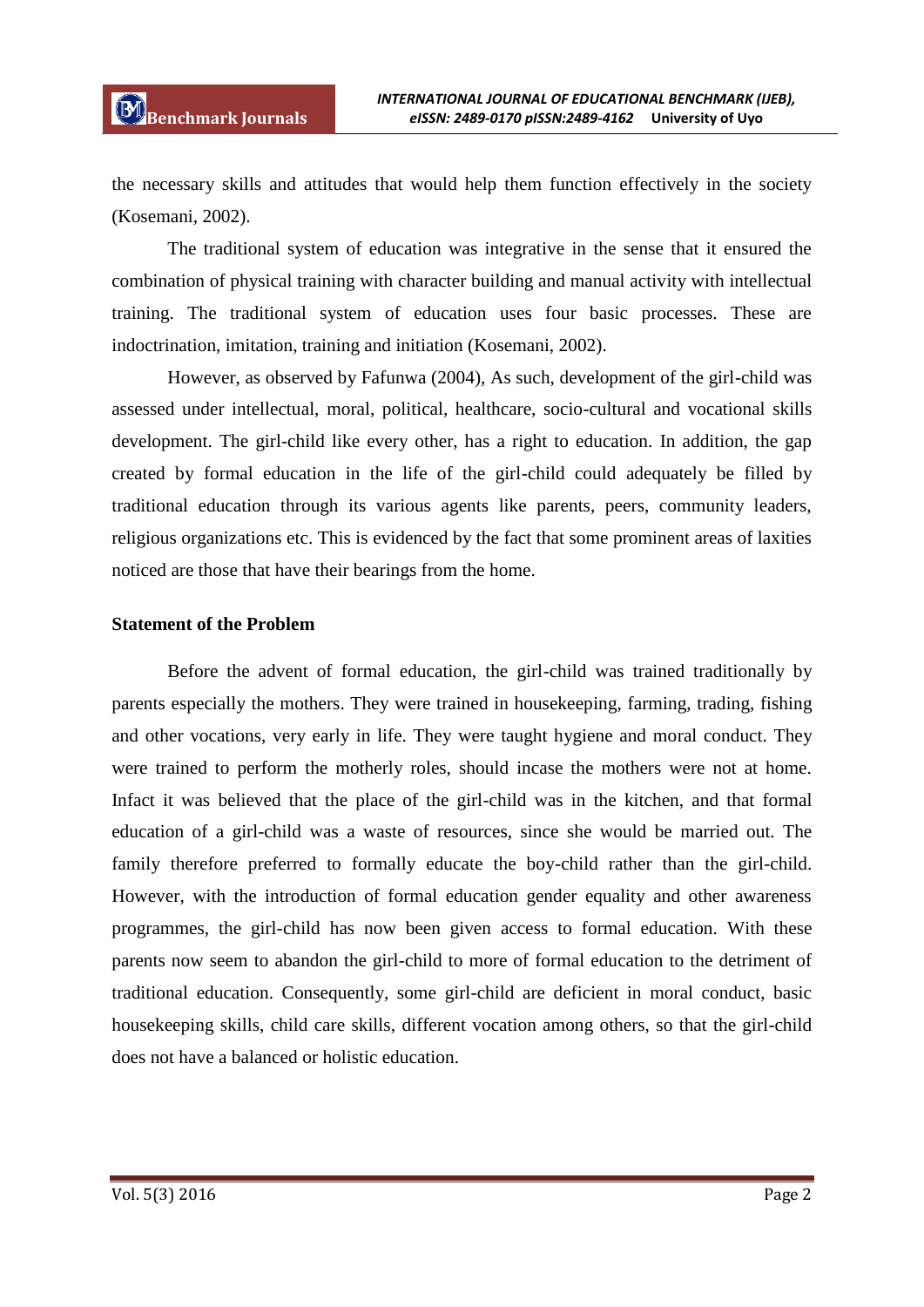## **Purpose of the Study**

The specific objectives are the following:

- 1. To examine the difference between traditional and formal education in the intellectual development of the girl-child.
- 2. To determine the difference between traditional and formal education in the moral development of the girl-child.
- 3. To establish the difference between traditional and formal education in the political development of the girl-child.
- 4. To ascertain the difference between traditional and formal education in the health-care development of the girl-child.
- 5. To evaluate the difference between traditional and formal education in the sociocultural development of the girl-child.
- 6. To examine the difference between traditional and formal education in the vocational development of the girl-child.

## **Research Questions**

- 1. What is the difference between traditional and formal education in the intellectual development of the girl-child?
- 2. What is the difference between traditional and formal education in the moral development of the girl-child?
- 3. What is the difference between traditional and formal education in the political development of the girl-child?
- 4. What difference exists between traditional and formal education in the health-care development of the girl-child's?
- 5. What is the difference between traditional and formal education in the socio-cultural development of the girl-child?
- 6. What is the difference between traditional and formal education in the vocational development of the girl-child?

#### **Null Hypotheses**

1. There is no significant difference between traditional and formal education in the intellectual development of the girl-child.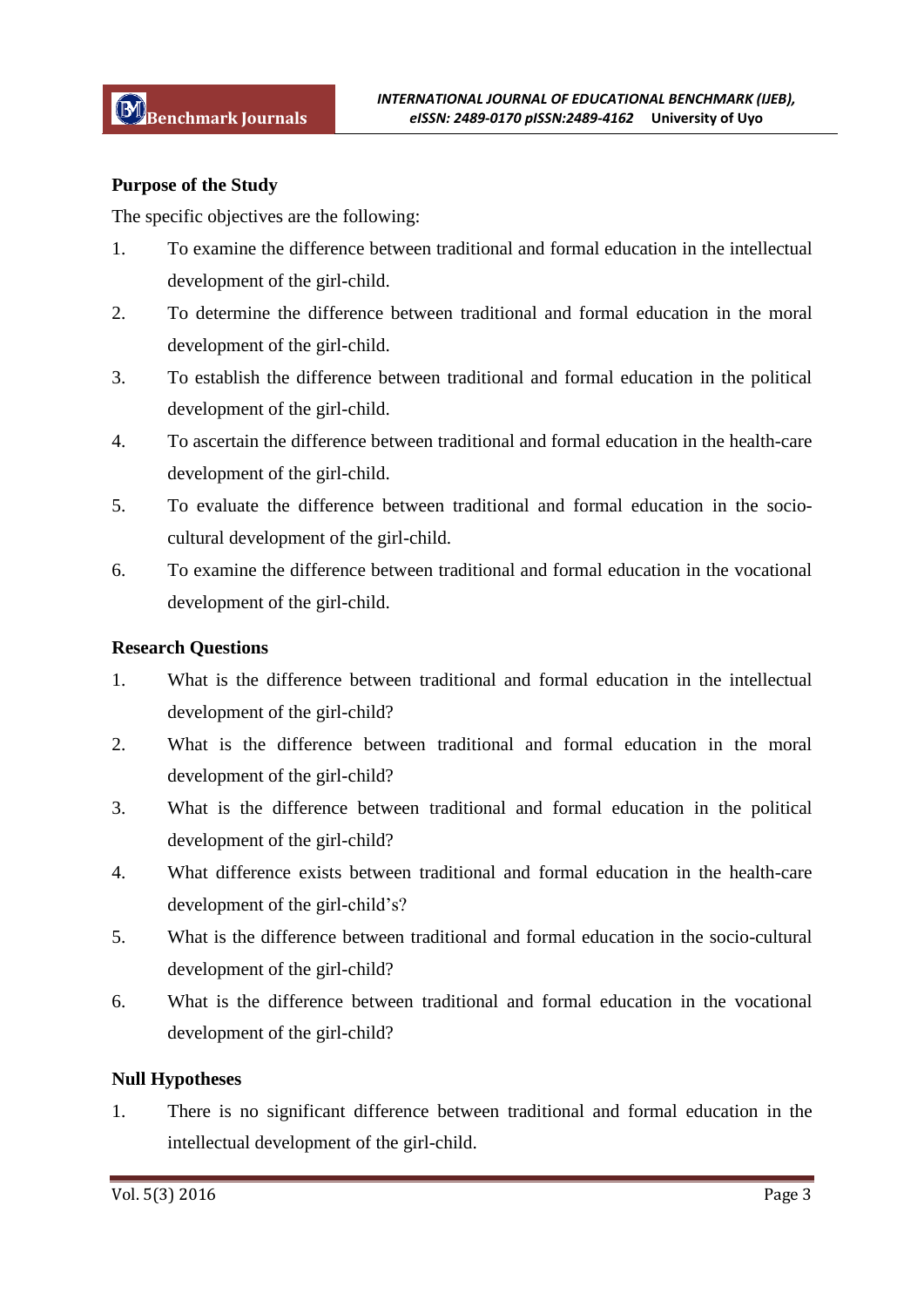- 2. There is no significant difference between traditional and formal education in the moral development of the girl-child.
- 3. There is no significant difference between traditional and formal education in the political development of the girl-child.
- 4. There is no significant difference between traditional and formal education in the health-care development of the girl-child.
- 5. There is no significant difference between traditional and formal education in the socio-cultural development of the girl-child.
- 6. There is no significant difference between traditional and formal education in the vocational development of the girl-child.

# **Literature Review**

The Human Capital Theory by Psacharopoulos and Modernization Theory by Inkles and Smith (1974) were used as backup for the study.

The concept of human capital is drawn from economic theories of capital and investment which was initially centred on the investment on machines, factories and buildings to generate income through the production of goods and services. The human capital theory is a replicate of human resource development theory which emphasizes the investment in the training and development of the human resources. Psacharopoulos (1987) emphasized human development based on Adams Smith"s view expressed in his "wealth of nations" that man educated at the expense of much labour and time may be compared to one of those expensive machines. Modernization theory simply states that development comes through education because education inculcates modern values, beliefs and behaviours on the educated members of the population. Modernisation also makes people to be participative, men and women who take an interest in public affairs.

These theories are of great relevance to this study because the girl-child has the right to be equipped through education so that she could become a productive member of the society. Simah (2008) also pointed out in their study that in traditional education, girls are taught respect for elders, dress code and discipline among others. All of which are attributes that are sufficient to build up the girl-child morally. On political development, Simah (2008) concludes that formal education prepares the girl-child for a better political life than does the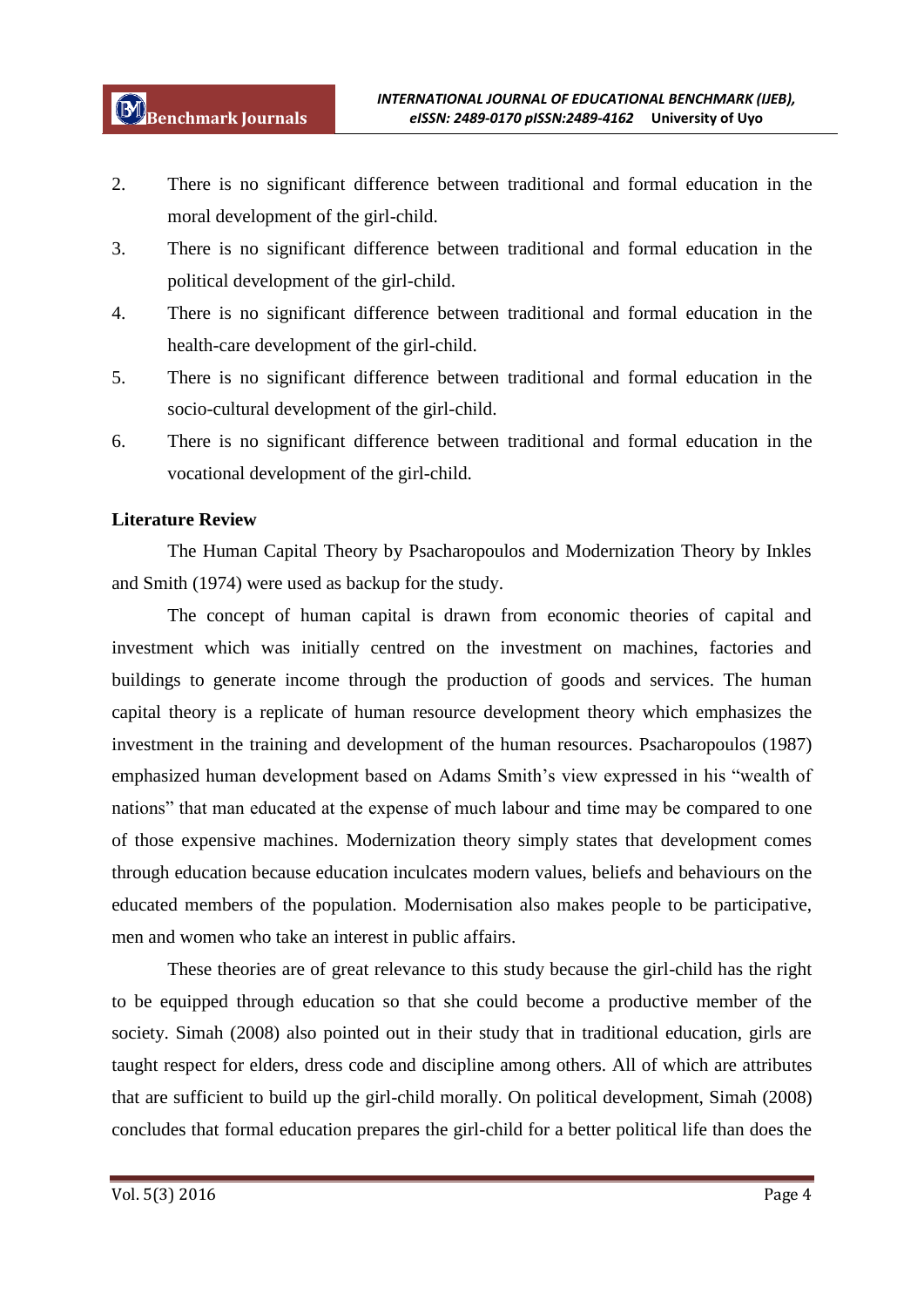traditional education. In the traditional education setting opportunities are limited and upward mobility in the local polity is inhibited.

On Health-care development, Kingdom (2002) conclude that formal education for women helps improve health-care. In support of the forgoing, are research findings on education of girl-child and health in Herz and Sperling (2004). One of these studies is a study carried out in Zambia by Vandemoortele and Delamonica (2000). The findings of the study showed AIDS spread twice as fast among uneducated girls. Also reported is the result of the study by De Walque (2004) in Uganda. The finding showed that children with secondary education are three times less likely than those with no education to be HIV positive.

The results of these studies revealed that both forms of education serve to foster holistic development of the girl-child. However, it was observed that there is no study specifically on development holistically through the complementary roles of traditional and formal education in the girl-child as carried out in the Niger Delta region of Nigeria. In addition, most studies on the girl-child do not investigate into the variables under consideration. This has created a gap which this study strived to fill.

#### **Methodology**

The area of this study was Niger-Delta Region of Nigeria. This area comprises nine states: Ondo, Akwa Ibom, Bayelsa, Cross River, Delta, Edo, Imo, Abia and Rivers States. The Niger Delta Region of Nigeria was chosen as the study area because in this region, the girl-child are usually not raised on the same platform as boy-child. The study adopted both the quantitative and qualitative research designs. The quantitative method was through causal comparative (ex-post facto) design and qualitative method was through Focus Group Discussion. The ex-post facto design was considered suitable for this study because the study is an after the fact or after- event study (Gay, 1996). The population of this study comprised 50, 5367 girl-child in upper basic education level in public secondary schools in the nine states of Niger-Delta Region of Nigeria (Niger-Delta State Ministries of Education, 2014). The study adopted the multistage random sampling approach. Six (6) states were selected using simple random sampling. The selected states included Akwa Ibom, Abia, Edo, Delta Cross Rivers and Rivers States. Three secondary schools were selected using simple random sampling technique from each of the six states and since each state has three Senatorial District, a School was randomly selected from each of the Senatorial Districts of each of the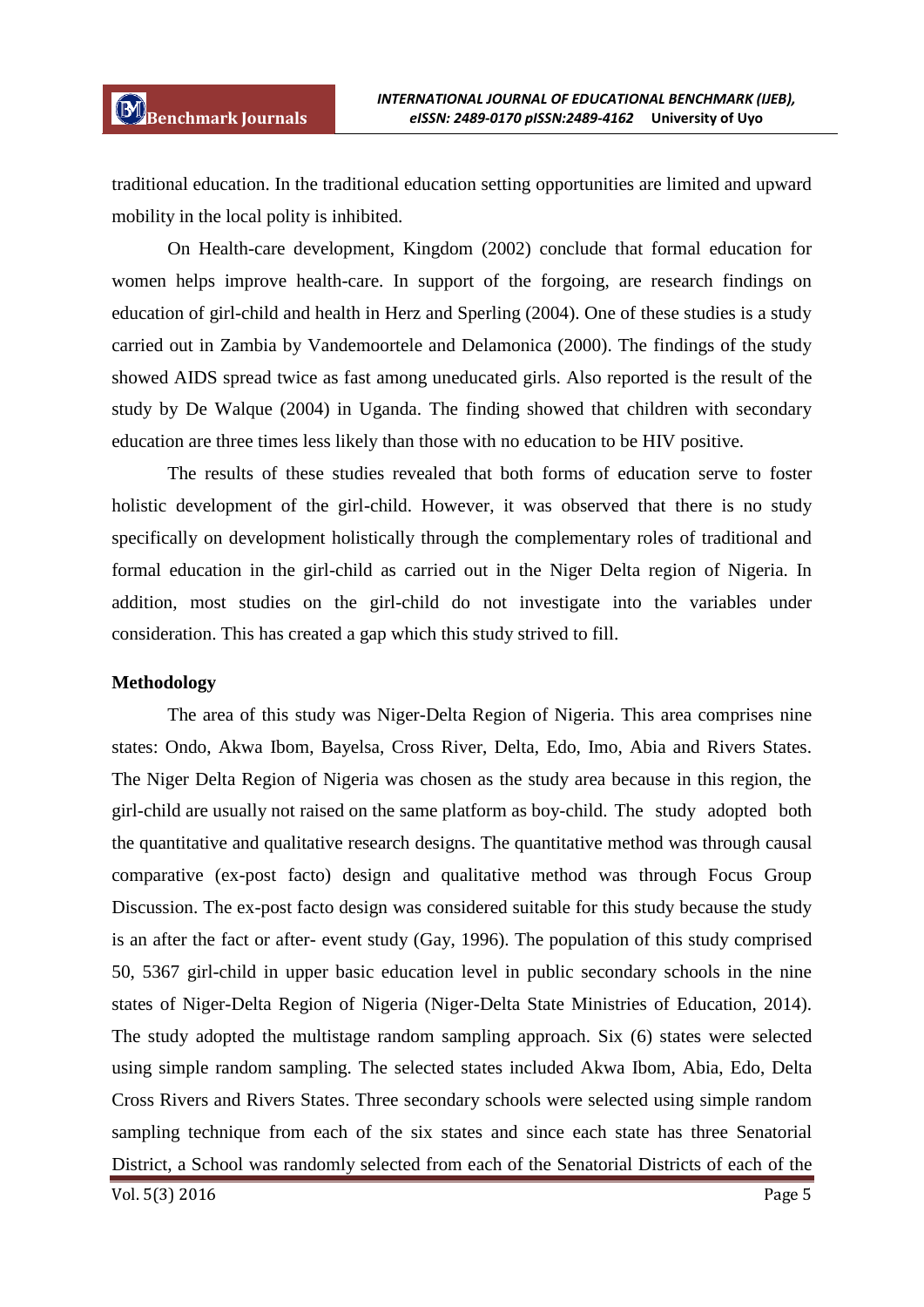selected States. Hence, 300 girl children, 100 per school were randomly selected from each of the six states and the sample size added up to 1800.

Two instruments were used for the study, one for quantitative and the other for qualitative. Quantitative data were collected through a 60 item researcher - constructed, structured questionnaire "Traditional and Formal Education in Girl child Development Questionnaire (TFEDGQ). The TFEDG questionnaire had six subsections with each Section measuring one index of educational development which comprised intellectual, moral, political, health care, socio-cultural and vocational development. Each sub section had 10 items, the first five measured formal education and the last 5 traditional education. One item under each sub- variable of educational development variable was negatively- worded thus giving a total of 6 negatively and 54 positively- worded items all measured in a 4 – point Scale. The researcher also conducted Focus Groups Discussion in three States (Akwa Ibom, Rivers and Abia States). One school was selected from each State. The Focus Group Discussion guide contained-14 open-ended questions which also focused on the six variables of girl child educational development. A total of Thirty (30) students participated in the Focus Group Discussion.

The two research instruments were validated by expert in Measurement and Evaluation. The reliability of the instrument was obtained using Cronbach"s Alpha Statistics. The overall reliability coefficient of 0.74was obtained for TFED-GDQ. Data was collected with the help of six research assistants. Descriptive statistics (mean and standard deviation) were used to answer research questions while related t-test was used to test the six formulated null hypotheses at the 0.05 level of significance. Frequency counts and simple percentages were used to analyse the Data from Focus Group Discussion.

# **RESULTS**

**Research Question 1***:* What difference exists between traditional and formal education in the intellectual development of the girl-child?

**Hypothesis 1:** There is no significant difference between traditional and formal education in the intellectual development of the girl- child in Niger Delta Region of Nigeria.

*Table1: t- test Analysis of the difference between Traditional and Formal Education in the Intellectual Development of the Girl Child in Niger- Delta Nigeria.*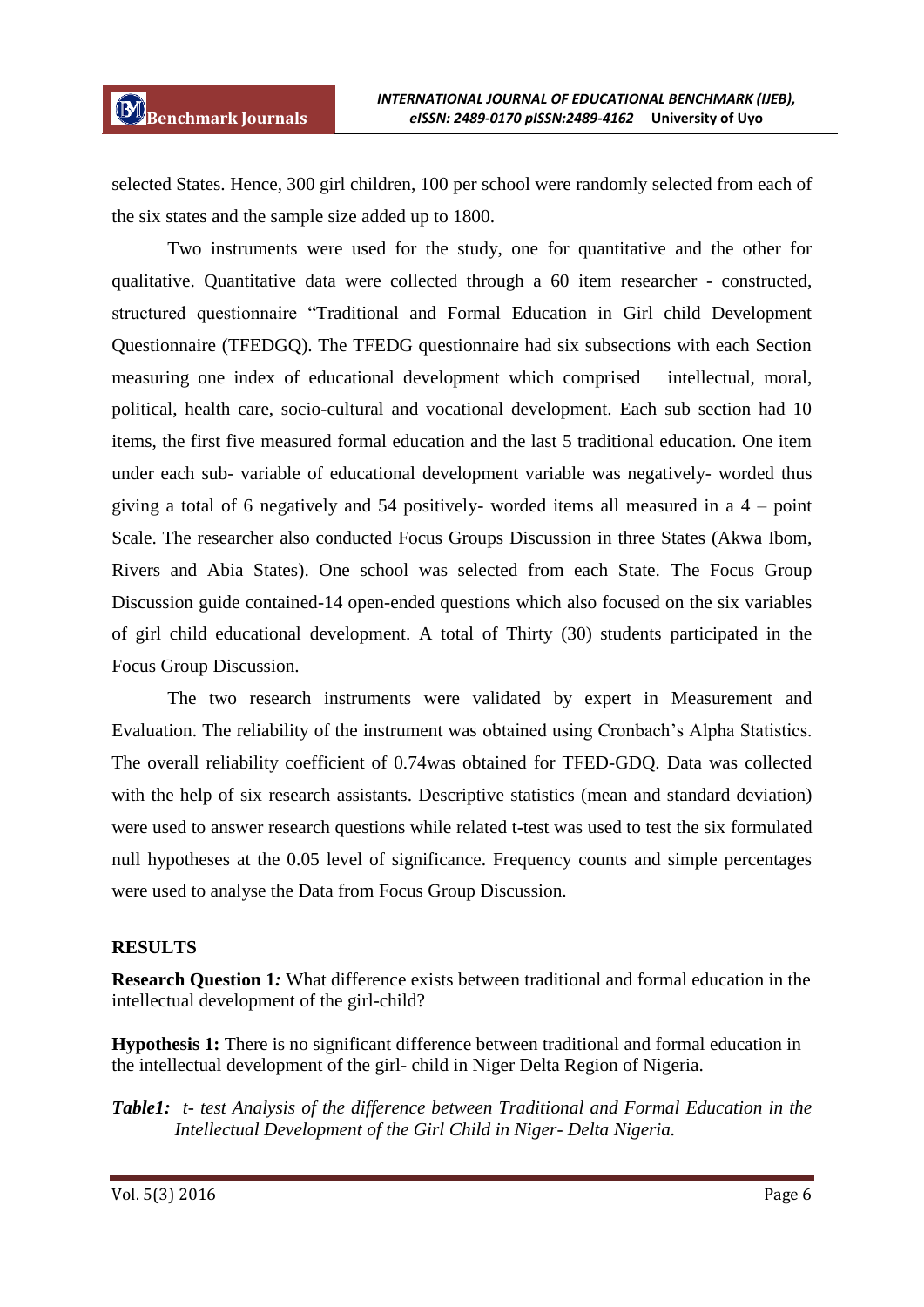| <b>Type of Education</b>     | $\overline{X}$ | <b>SD</b> | <b>Mean</b><br><b>Difference</b>                       | t-calc.  | $t-$<br>critical | <b>Decision</b> |
|------------------------------|----------------|-----------|--------------------------------------------------------|----------|------------------|-----------------|
| <b>Formal Education</b>      | 18.57          | 2.08      | 9.37                                                   | $60.74*$ | 1.96             | *significant    |
| <b>Traditional Education</b> | $-13.20$       | 3.59      |                                                        |          |                  |                 |
|                              |                |           | $1000 \t10 \t1700 \t\t\& \t005 \t\t10 \t\t1100 \t\t\t$ |          |                  |                 |

 $=1800$ , df = 1799 \*p<0.05, significantly different at 5%.

The results presented in Table 1 shows that the mean obtained for formal education (18.57) is greater than that of traditional education which is 13.32. Hence, there is a difference between traditional and formal education in the intellectual development of the girl- child in Niger Delta Region of Nigeria in favour of formal education. On the focus group discussion 80 percent, 74 percent and 85 percent of the participants from Rivers, Akwa Ibom and Abia States respectively said that they learn these intellectual skills mostly in school. The remaining 20 percent, 26 percent and 15 percent said that their parent taught them. This result agrees with the one obtained quantitatively through questionnaire which was also in favour of formal education.

The result in Table 1, also shows that the calculated  $t(60.74)$  is greater than the critical t(1.96) with 1799 degrees of freedom at the 0.05 level of significance( $p<0.05$ ). Therefore, the null hypothesis is rejected and hence there is a significant difference between traditional and formal education in the intellectual development of the girl- child in Niger Delta Region of Nigeria.

**Research Question 2:** What difference exists between traditional and formal education in the moral development of the girl- child in Niger Delta Region of Nigeria?

**Hypothesis 2:** There is no significant difference between traditional and formal education in the moral development of the girl- child in Niger Delta Region of Nigeria*.*

*Table 2: t- test Analysis of the difference between Traditional and Formal Education in the Moral Development of the Girl child in Niger- Delta Region of Nigeria.*

| <b>Type of Education</b>                                        | $\overline{X}$ | <b>SD</b>  | <b>Mean</b><br><b>Difference</b> | t-calc.  | $t-$<br>critical | <b>Decision</b> |  |
|-----------------------------------------------------------------|----------------|------------|----------------------------------|----------|------------------|-----------------|--|
| <b>Formal Education</b>                                         |                | 14.46 3.25 | 0.68                             | $-6.44*$ | 1.96             | *significant    |  |
| Traditional Education 15.14                                     |                | 3.37       |                                  |          |                  |                 |  |
| $n = 1800$ , df = 1799, *p<0.05, significantly different at 5%. |                |            |                                  |          |                  |                 |  |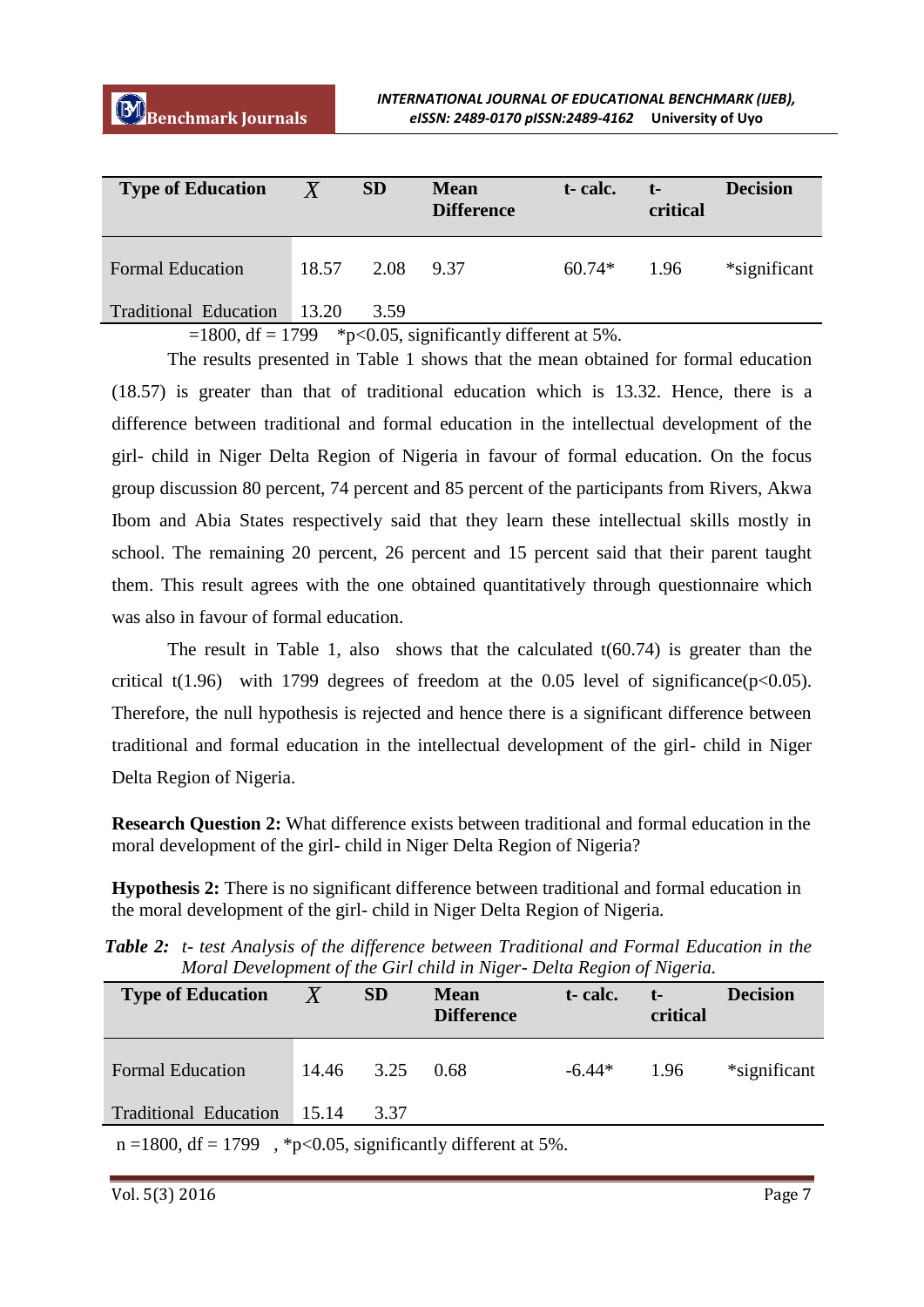As shown in Table 2, the level of agreement of the impact of traditional education on moral development is higher than that of formal education (15.14 versus 14.46 respectively). This means that traditional education contributes more to the girl-child moral development than formal education. Also, data from focus group discussion showed that from Akwa Ibom State, 75 percent learnt moral skills from their parents while 25 percent said they were taught in school. For Abia State, it was 80 percent for traditional education and 20 percent for formal education. Result obtained for Rivers states was 69 percent traditional and 31 percent formal education respectively. These results indicate that most of the participants learnt morals at home than in school.

The result in Table 2 also shows that calculated t (6.44) is greater than the t critical (1.96) at the 0.05 level of significance with 1799 degrees of freedom. Hence, the null hypothesis is rejected and it is concluded that there is a significant difference between traditional and formal education in the moral development of the girl- child in Niger Delta Region of Nigeria in favour of traditional education.

**Research Question 3:** What difference exists between traditional and formal education in the political development of the Girl- Child in Niger Delta Region of Nigeria?

**Hypothesis 3 :** There is no significant difference in between traditional and formal education in the political development of the girl- child in Niger Delta Region of Nigeria.

| Type of Education           | $\overline{X}$ | <b>SD</b>       | Mean<br><b>Difference</b> |            | t-calc. t-critical Decision |              |
|-----------------------------|----------------|-----------------|---------------------------|------------|-----------------------------|--------------|
| <b>Formal Education</b>     |                | 15.64 3.37 2.01 |                           | 17.43 1.96 |                             | *significant |
| Traditional Education 13.63 |                | 4.59            |                           |            |                             |              |

*Table 3: t- test Analysis of the difference between Traditional and Formal Education in the Political Development of the Girl-Child in Niger- Delta Region of Nigeria.*

 $n = 1800$ , df = 1799  $*p < 0.05$ , significantly different at 5%.

Result in Table 3 showed that the mean of 15.64 and 13.63 were obtained for formal and traditional education. This result reveals that formal education has a greater contribution to the political development of the girls" child in Niger Delta Region of Nigeria than traditional education respectively. Therefore, difference exists in the contribution of formal and traditional education in the holistic political development of the girl- child in Niger Delta.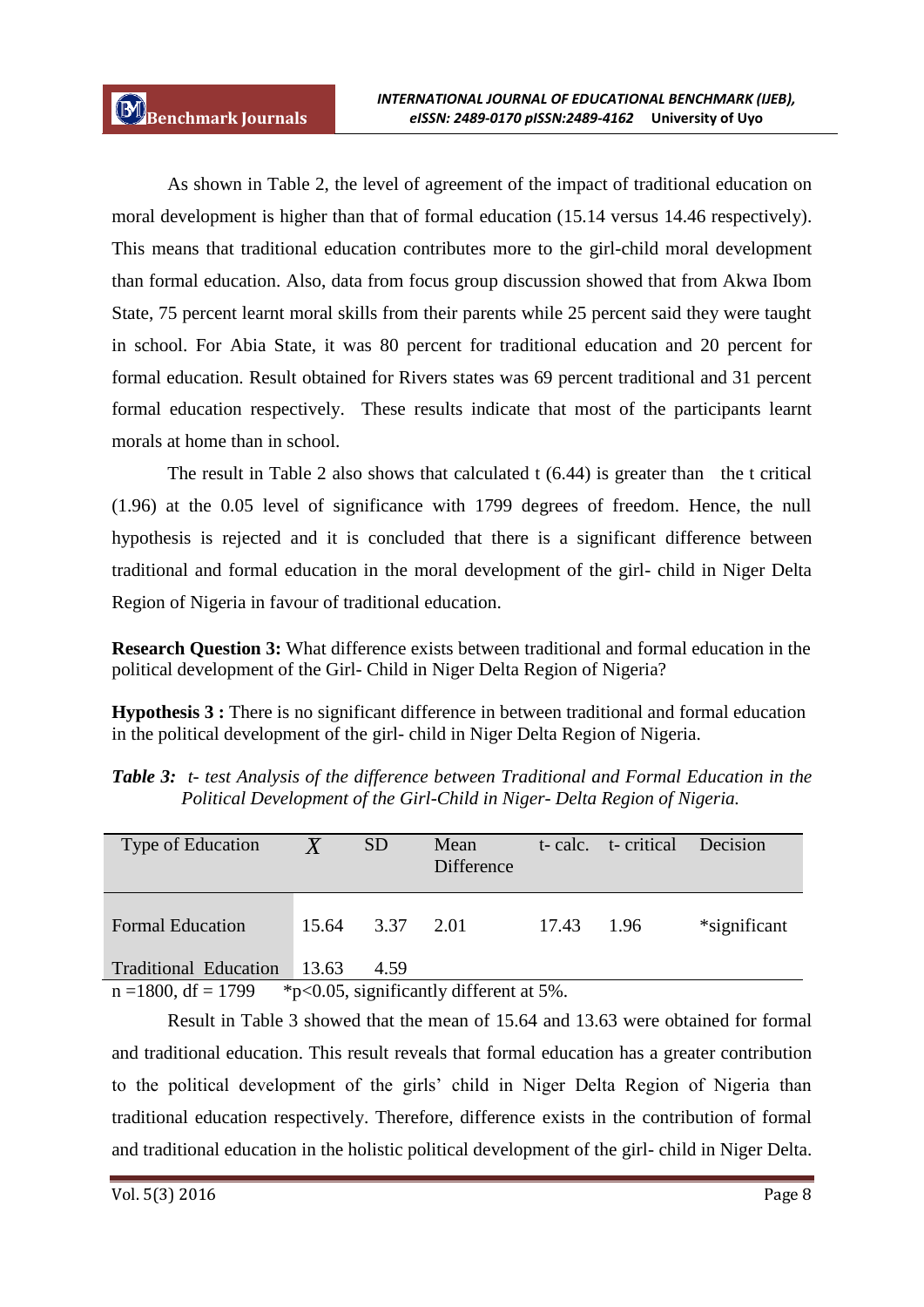The outcome of the Focus Group discussion in Akwa Ibom, Abia and Rivers states revealed that the respondents" political awareness and participation were mainly in school with respective percentages of 95 percent, 92 percent and 85 percent acquiring it through formal education.

As summarized in Table 3, the calculated t-value of 17.43 h is greater than the critical value of .t (1.96) at the 0.05 level of significance with 1799 degrees of freedom. Hence, the null hypothesis stated is rejected. Therefore, there is a significant difference between traditional and formal education in the political development of the girl- child in Niger Delta Region of Nigeria.

**Research Question 4:** What difference exists between traditional and formal education in the health-care development of the girl- child in Niger Delta Region of Nigeria?

**Hypothesis 4 :** There is no significant difference between traditional and formal education in the health-care development of the girl- child in Niger Delta Region of Nigeria*.*

*Table 4: t- test Analysis of the difference between Traditional and Formal Education in the Health-Care Development of the Girl-Child in Niger- Delta Region of Nigeria.*

| Type of Education            |       | <b>SD</b> | Mean<br>Difference | t-calc. | ◡<br>t-critical | Decision                  |
|------------------------------|-------|-----------|--------------------|---------|-----------------|---------------------------|
| <b>Formal Education</b>      | 15.05 | 4.18      | 0.16               | $-1.52$ | 1.96            | <b>Not</b><br>significant |
| <b>Traditional Education</b> | 15.21 | 4.06      |                    |         |                 |                           |

 $n = 1800$ , df = 1799, p $> 0.05$ , NS = not significantly different at 5%.

The result in Table 4 shows that the mean obtained for traditional education (15.21) on health care of the girl child is higher than that of the formal education (15.05). Although, they agree on the average to both types of education, the magnitude of their agreement is higher for traditional education than formal education. This indicates a difference between formal and traditional education in the health care development of the girl child in favour of traditional education. The analysis of the focus group discussion also showed that 68 percent, 62 percent and 75 percent of the participants selected from Abia, Akwa Ibom and Rivers States had a good knowledge about hygiene. Of these participants who have good knowledge about hygiene, 55 percent of the participants from Abia State said they were taught at home while 45 percent said they were taught in school. In Akwa Ibom and Rivers States, 53 percent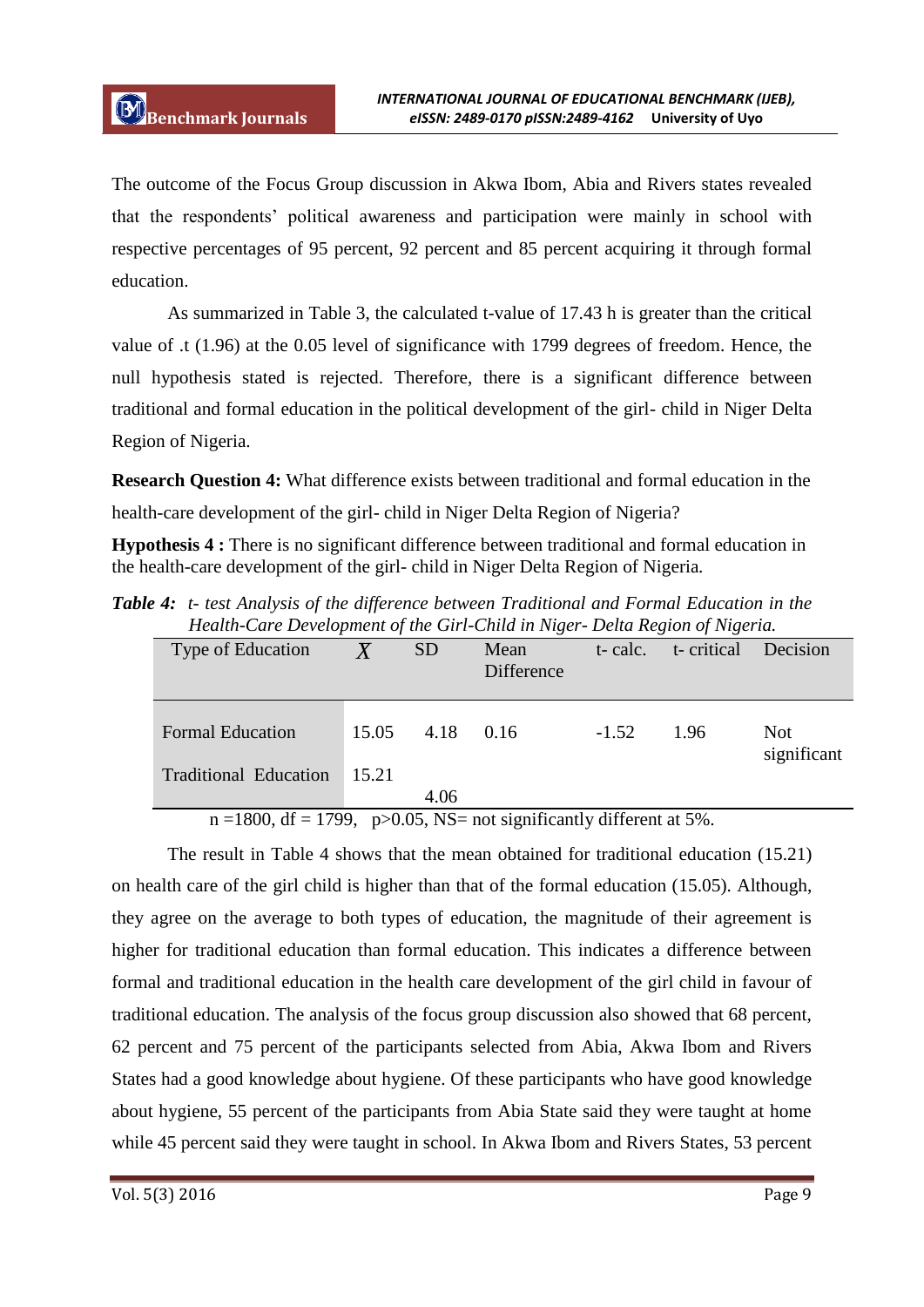and 51 percent learnt it through formal education while 47 percent and 49 percent learnt them at home respectively. Hence, the percentages of participants who leant these skills in school and at home or in communities were almost the same.

For the health care development of the girl child, the calculated value of t (1.52) is less than the critical value of t (1.96) at the 0.05 level of significance with 1799 degrees of freedom. The null hypothesis is therefore retained. Hence, there is no significant difference between traditional and formal education in the health care development of the girl- child in the Niger Delta Region of Nigeria.

**Research Question 5:** What difference exists between traditional and formal education in the socio-cultural development of the girl- child in Niger Delta Region of Nigeria?

**Hypothesis 5 :**There is no significant difference between traditional and formal education in the socio-cultural development of the girl- child in Niger Delta Region of Nigeria*.* 

*Table 5: t- test Analysis of the difference between Traditional and Formal Education in the Socio – Cultural Development of the Girl-Child in Niger Delta- Region of Nigeria.*

| Type of Education                                                    | $\overline{X}$ | SD <sub>1</sub> | Mean<br>Difference |               | t- calc. t- critical | <b>Decision</b> |  |
|----------------------------------------------------------------------|----------------|-----------------|--------------------|---------------|----------------------|-----------------|--|
| <b>Formal Education</b>                                              | 13.51 4.17     |                 | 0.73               | $-8.71*$ 1.96 |                      | *significant    |  |
| Traditional Education 14.24 3.43                                     |                |                 |                    |               |                      |                 |  |
| $n = 1800$ , df = 1799, * p<0.05, not significantly different at 5%. |                |                 |                    |               |                      |                 |  |

Based on the result summarized in Table 5, traditional education had a greater impact on the socio- cultural development of the child than formal education.

The result in Table 5 shows that the calculated value of t (8.71) is greater than the tabulated value of t (1.96) at the 0.05 level of significance with 1799 degrees of freedom. Therefore, the null hypothesis is rejected and it is concluded that there is a significant difference between traditional and formal education in the socio-cultural development of the girl- child in Niger Delta Region of Nigeria in favour of traditional education. Results of focus group discussion held in Akwa Ibom State revealed that only 5 percent of the participants could understand at least one indigenous language other than their mothers tongues. The percentage obtained in Abia and Rivers States were 8 percent and 4 percent respectively. Ten percent (10 percent) of the participants from Abia States have participated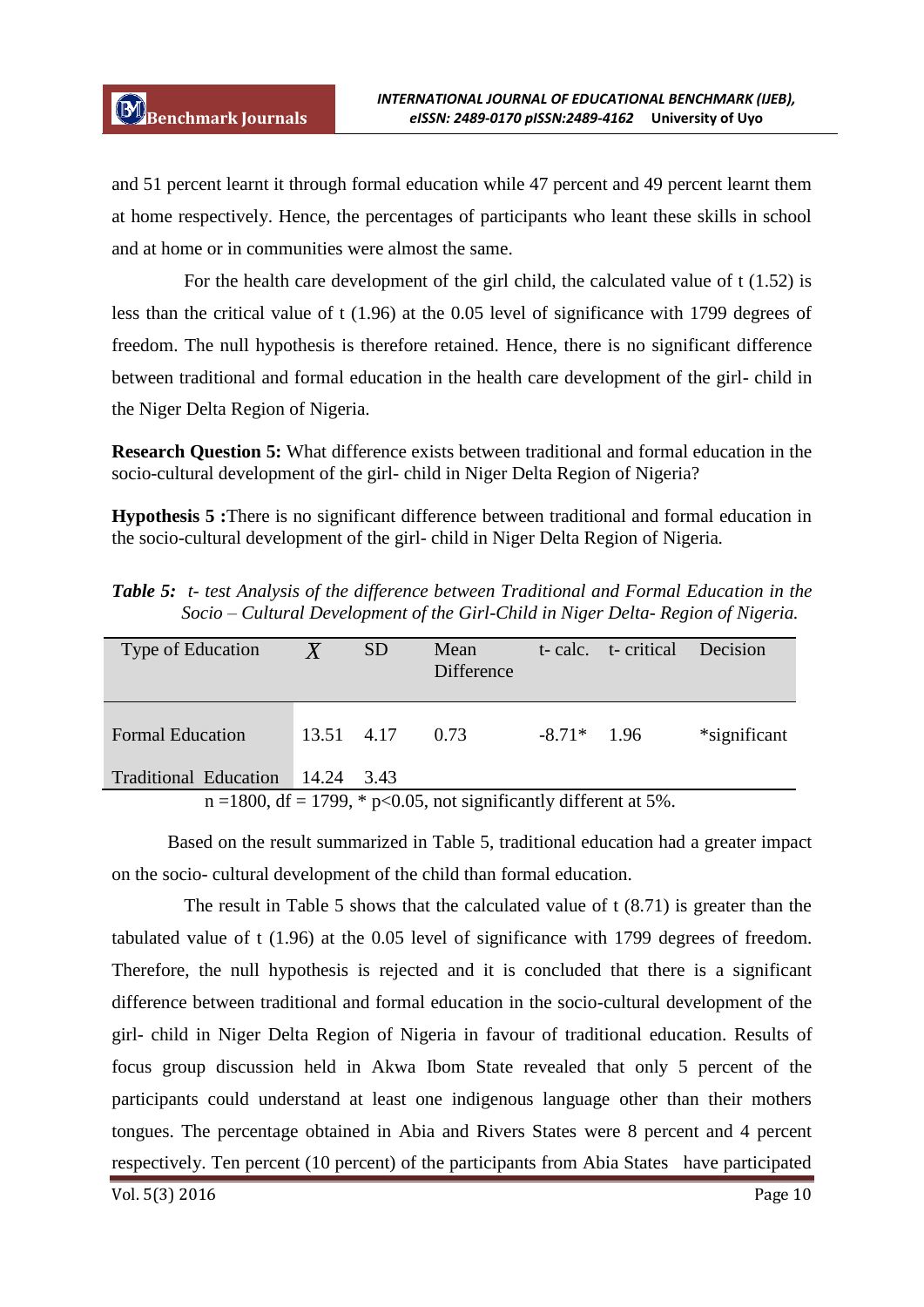in acting drama, 75 percent have participated in singing of local songs and 48 percent have performed local dance before. The percentages obtained in Akwa Ibom State were 72 percent, 35 percent, 52percent and 79 percent, 55 percent and 47 percent for River States respectively. Sixty one percent (61 percent) of Akwa Ibom State participants said they were taught at home and through interaction with other members of their community while 39 percent said that they were taught in school. The results obtained in Abia and Rivers States were 53 percent and 49 percent for traditional and 47 percent and 51percent for formal respectively.

**Research Question 6:** What difference exists between traditional and formal education in the vocational development of the girl-child in Niger Delta Region of Nigeria.

**Hypothesis 6:** There is no significant difference between traditional and formal education in the vocational development of the girl – child in Niger Delta Region of Nigeria.

*Table 6: t- test Analysis of the difference between Traditional and Formal Education in Vocational Development of the Girl-Child in Niger – Delta Region of Nigeria.* 

| Type of Education            |                | <b>SD</b>    | Mean<br>Difference |      | t- calc. t- critical Decision |              |
|------------------------------|----------------|--------------|--------------------|------|-------------------------------|--------------|
| <b>Formal Education</b>      | 13.77<br>14.75 | 4.31<br>3.43 | 0.73               | 9.18 | 1.96                          | *Significant |
| <b>Traditional Education</b> |                |              |                    |      |                               |              |

 $n = 1800$ , df = 1799, \* p<0.05, significantly different at 5%.

The result from Table 6 shows a difference between formal and traditional education in vocational development of the girl child in Niger delta region of Nigeria in favour of traditional education. From the focus group discussion, 45 percent of the participants in the focus group discussion conducted in Rivers State claimed that they know how to plant vegetables, 4 percent can make pot while 25 percent can make beads but for Akwa Ibom State, the percentages were 43 percent, 7 percent and 15 percent while that of Abia State were 65 percent, 10 percent and 12 percent respectively. Majority of the participants in Abia and Rivers State said that they learnt these skills at home or in the community (60 percent, 72 percent and 78 percent of the participants from Abia, Rivers and Akwa Ibom States supported traditional education) while 40 percent, 38 percent and 22 percent of the participants from Abia, Rivers and Akwa Ibom States said they were taught in school.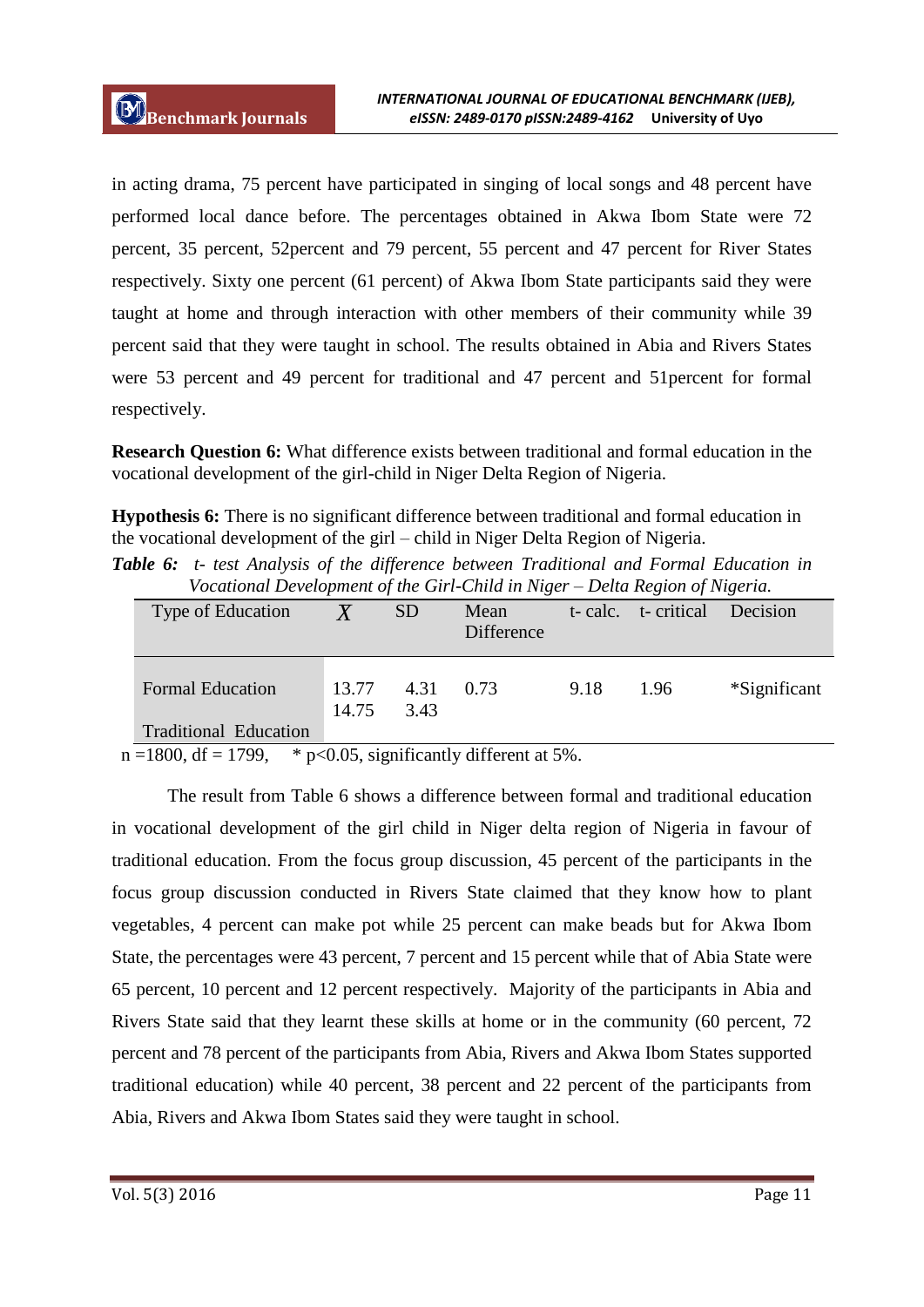The result in Table 6 further shows that the t calculated (9.18) is greater than the tabulated (1.96) with 1799 degrees of freedom at the 0.05 level of significance. Hence, the null hypothesis is rejected. Therefore, there is significant difference between traditional and formal education in the vocational development of the girl – child in Niger Delta Region of Nigeria in favour of traditional education.

## **Discussion of Findings**

## **Traditional and Formal Education in the Intellectual Development of the Girl-child**

The result of data analysis in hypothesis one indicates, that there is a significant difference between traditional and formal education in the intellectual development of the girl-child in Niger Delta Region in favour of formal education. This result is so perhaps intellectual skills such as reading, writing, speaking, and calculating are usually more emphasized in school than home as this finding corroborates that of Hattis (2009) who observed that the school has the strongest effect on students" intellectual development with traditional education only having a modest effect.

This finding is also in line with that of Fant (2008), who found out that formal education had positive and significant effect on girls' educational attainments. In addition, this supports the result of the study by Ezeliora and Ezeokana (2010), who found out in their study that the home which should provide the girl-child the good environment for developing intellectual skills such as scientific skills has become an obstacle to the girl-child"s scientific development through a continuum of parental attitudes and traditional practices that seem to hamper the girl-child's acquisition of the basic intellectual skills. This is also in agreement with the researcher's earlier observation, that the formal system of education seems to offer more of intellectual skills development as it tends to build on the existing block work established in the traditional system of education. In other words, formal education will help the girl-child to read, write, count, speak well in public, solve mathematical problems and perform other intellectual skills earlier and better when compared to traditional education.

# **Traditional and Formal Education in the Moral Development of the Girl-child**

The result of answering research question and testing hypothesis two, and focus group discussion indicates a positive and significant difference in the traditional and formal education in the moral development of the girl-child in favour of traditional education. This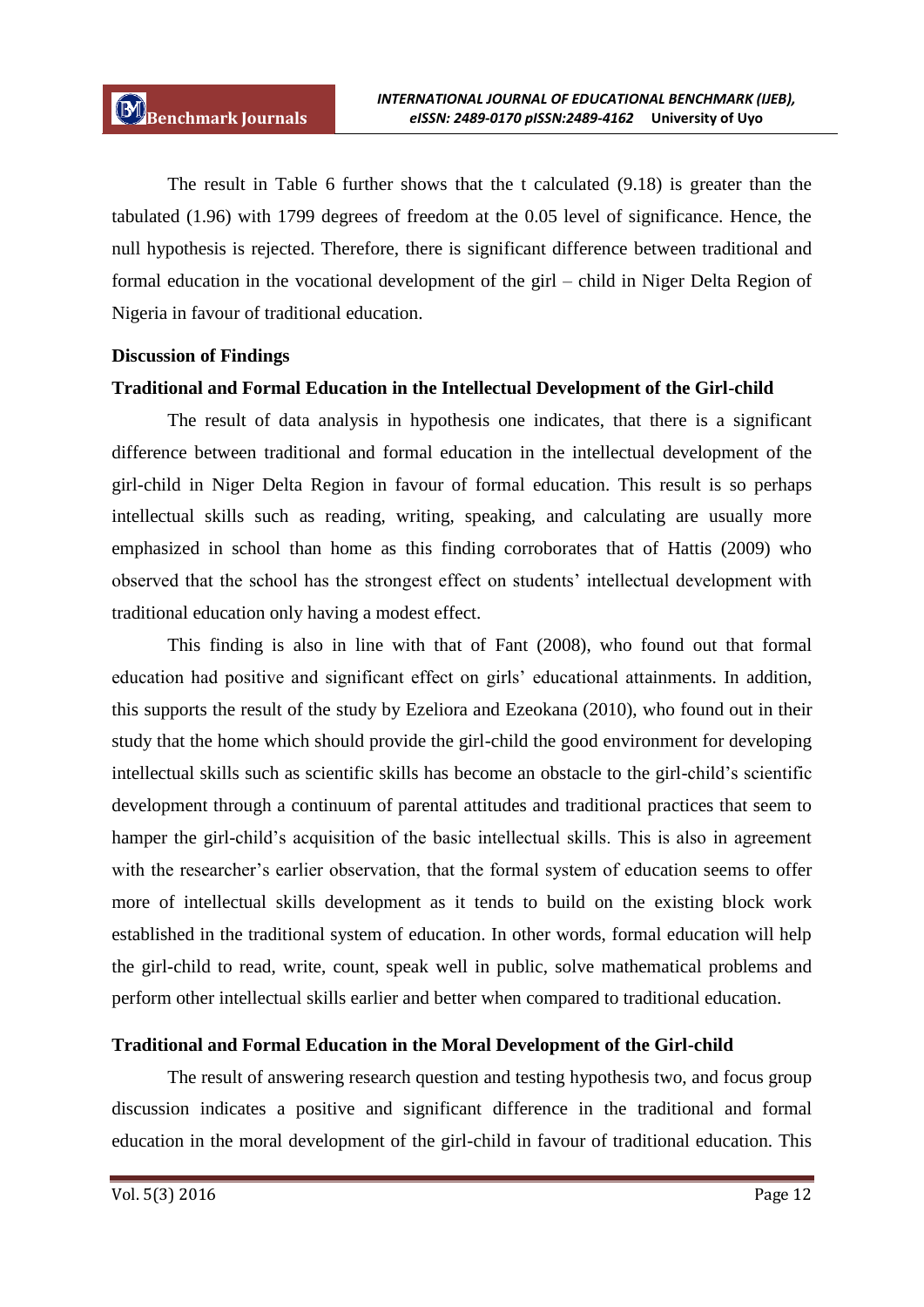finding is in line with earlier assertion by Simah (2008) that traditional education of the girlchild served the purpose of preparing the girl-child to take her place as a women in the community and that in traditional education, the girl-child is taught respect for elders, dress code and other moral attributes.

By implication, therefore, the home plays a more impacting influence on the moral development of the girl child. This finding is supported by the view of others researcher like Oladipo (2009). However, the school also help to sharpen and perhaps build on what they already learn from the home. Hence, the girl child learns how to greet people, keep rules and regulations participate in team work in the community, show respect to elders, has fear of God and avoid immoral act and societally unacceptable behaviour.

# **Traditional and Formal Education in the Political Development of the Girl-child**

The result of the analysis also confirms that there is a significant difference between traditional and formal education in the political development of the girl child in Nigeria in favour of formal education. This result could be so because political education is usually not always emphasized at home as many parents view Nigerian politics as dirty and risky. This observed difference can also be so because in school students are taught how to vote, participate in public affairs, how to be responsible in the society but often times at home, this is not usually emphasized.

This finding agrees with that of Agboola (1987) who investigated the political socialization of Nigerian school children at different levels of education, Agboola (1987) found that formal education has more significant influence on the political development of children. The results of the analysis further strengthen the reports of Offorma (2008) who said that formal education prepares the girl-child politically and otherwise, for a better political life because in the school, she is taught about politics theoretically in the class and she practices it by accepting responsibilities, choosing of prefects and discusses issues that affect their general well-being.

#### **Traditional and Formal Education in the Health Care Development of the Girl-child**

The result, of the analysis shows there is no significant difference in the traditional and formal education in the healthcare development of the girl child.This result clearly shows that health care knowledge such as the essence of hygiene, care for babies, environment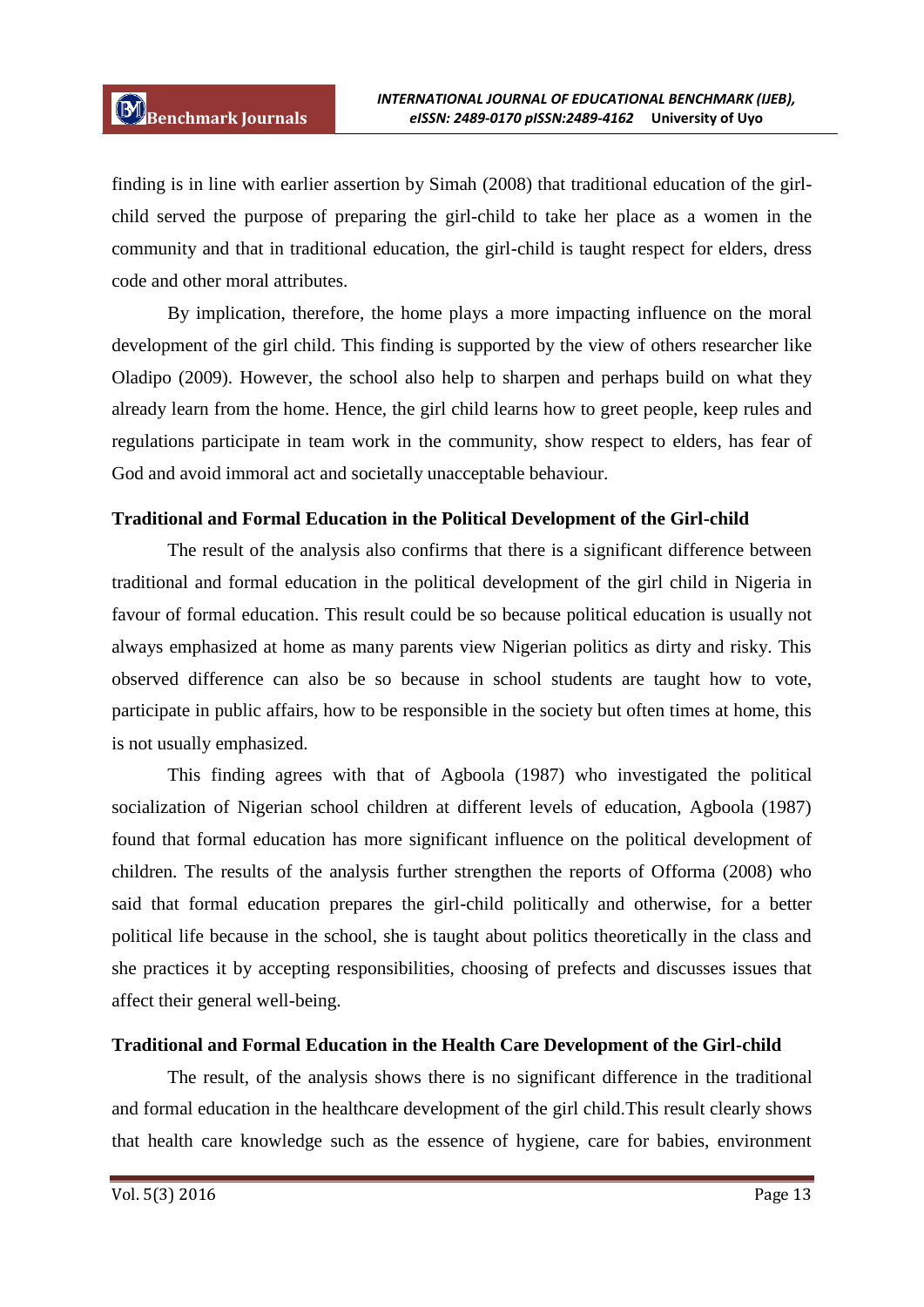cleaning, use of first aid box are taught at home and at school. In school for instance, students are taught hygiene practice and other forms of health knowledge in integrated science and health education. Also at home, children can also learn these skills from their parents.

This result also agrees with that of other studies (Mulubirhan and Abera, 2014). These studies conclude that health knowledge and training can be acquired through media other than the organized school lessons and conscious home training. In the Niger Delta region, the girl-child is put through the basics of personal hygiene by the mother who practically teaches her how to keep her body, babies and household neat and tidy. This is further complemented by the school who exposes her to the modern ways of disease prevention and measures to adopt in case of contraction. Perhaps this is why there is no remarkable difference in the health-care development of the girl-child through traditional and formal settings.

#### **Traditional and Formal Education in the Socio-Cultural Development of the Girl-child**

The result showed that though both system of education help the girl-child to develop socio-culturally, traditional education had greater impact in this aspect. This result is not surprising, as Simah (2008) concludes on the effect of formal education on the traditional education of the girl-child, that traditional education of the girl-child serves the purpose of preparing her to take her place as a woman in the community. In this regard, Fafunwa (2004) had earlier pointed out that traditional education aims at producing a child that is honest, respectful, skilled, co-operative and conforming to social order of the day. This is true because it is at the home that the girl-child is taught how to behave and relate with people, about cultural heritage, traditions, norms, beliefs and values of his community among others. The teacher at the school may not be able to do this as he/she may not be an immediate member of that community and as such may not share the same culture, norms, belief and retinues of that community.

However, what the girl-child learns at home is what she exhibits outside and this will show in the way she dresses, the languages she speaks, in addition to others. Therefore if any parent and community members can educate the girl-child as expected she will be able to dress decently, learn our local languages and local dances and songs, and infact the culture of her community and able to transmit the same to her children.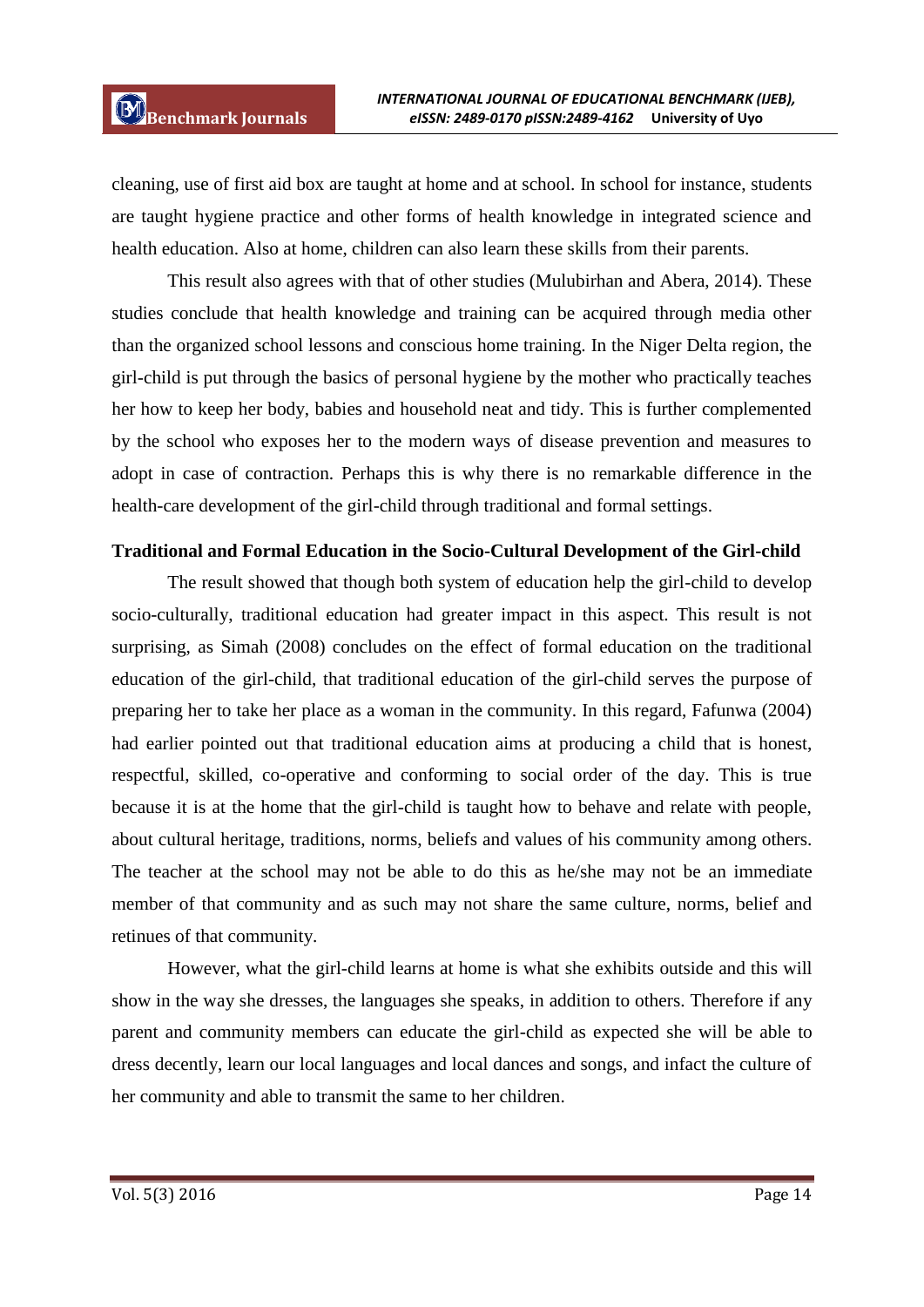## **Traditional and Formal Education in the Vocational Development of the Girl-child**

For vocational development, the result reveals that traditional education had a greater impact on the vocational development of the child than formal education. The possible explanation for this result could be due to the fact that girl- children are taught early in life to practice some vocations like trading, farming, sewing, fishing and home keeping at home. This finding agrees with that of other studies like Agboola (1987) and Hattie (2009) who observed that the home and communities exert more influence on the vocational development of the child than school.

This finding seems to negate the results of a study carried out by Ekesionye and Ukolo (2010) as reported in Ajuzie, Okoye and Mohammed (2012) on assessment of the influence of education on women empowerment: implications for National development. From the findings of their study it was noted that if women are exposed to formal education, they will develop better skills for these vocational activities. Invariably, if the girl child is exposed to formal education. She will acquire vocational skill and those ones already acquired from the home in form of traditional education will be better developed for optimal use. Also in consonance with these findings, this point to one fact that if the girl-child is exposed to local arts and crafts, she will be opportuned to acquire vocational skills such as painting, sustainable business, making of local cloths, operate computers and develop her talents. Also, even the ones already acquired from the home will be better developed for optimal use for herself, family to the society at large in the formal setting. These entirely agree with the tenets of the Human Capital Theory but derails from the Modernization theoretical framework of this study.

#### **Conclusion**

It can safely be concluded that the girl-child in the Niger Delta region of Nigeria is exposed to both the formal and the traditional types of education. However while traditional education initiates most aspects of the girl-child development, formal education builds on the laid foundation. In effect, the home and community from where a child comes from contributes much toward her/his conduct/character/disciplined or undisciplined behaviour. Formal education helps in the regard by augmenting what had been established at home.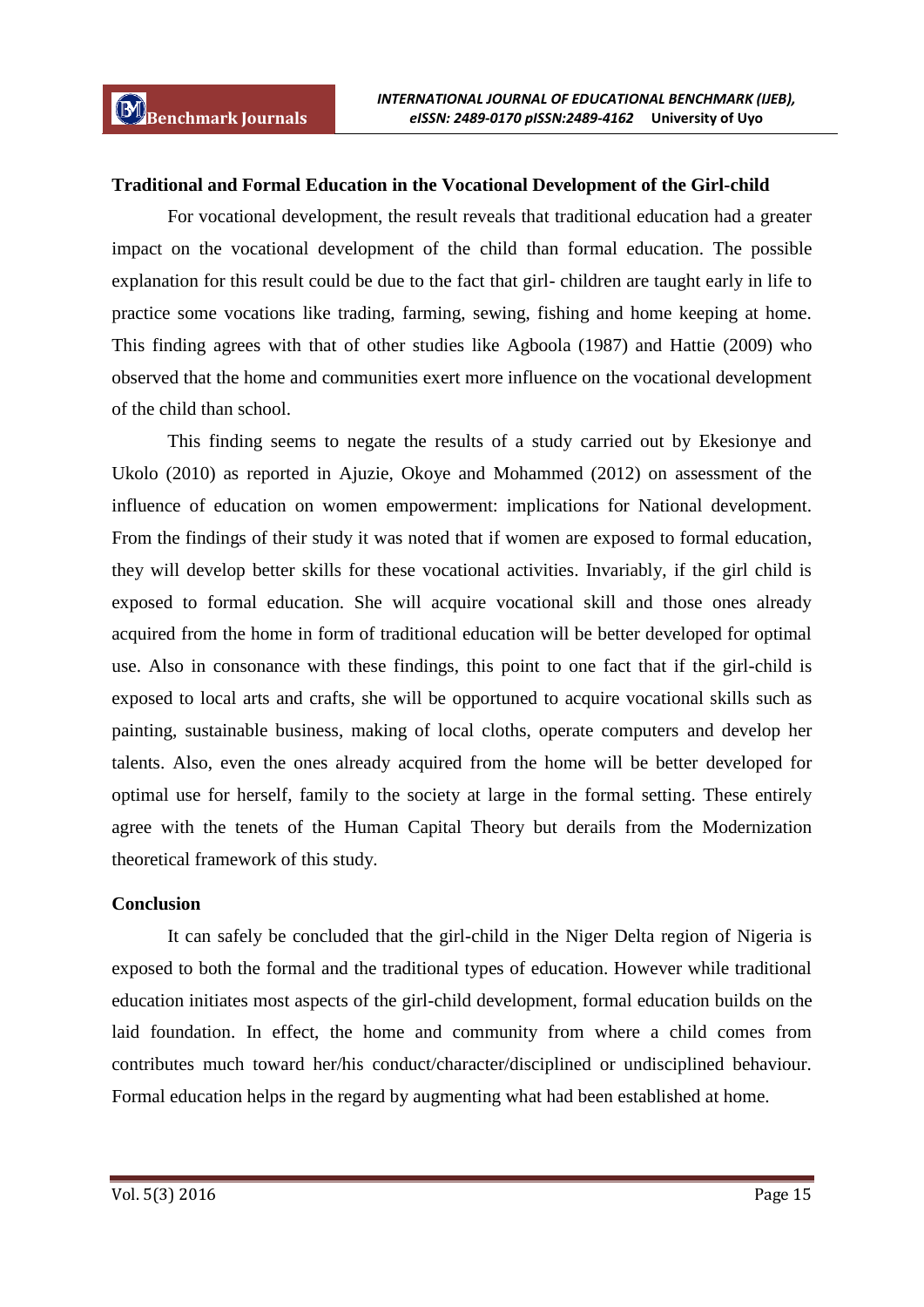#### **Recommendations**

Based on the findings of the study the following steps should be taken to further enhance the holistic development of the girl-child:

- 1. The federal and state ministries of education should endeavour to evolve a curriculum that encompasses both traditional and formal systems. In both set-ups the girl-children should be practically exposed to health-care, socio-cultural and moral training.
- 2. The school managers, particularly the principals, should introduce practical training in vocational skills, civic education, moral education hygiene classes to students in their daily lessons. They could also organize periodic competitive exercises and award winning outings on craftwork, hygiene and dress code for students when winners are duly rewarded.

#### **References**

- Agboola, B. A. (1987). *The management of distance education in N*igerian Universities: Achievement, Problems and prospects.
- Ajuzie, H. D., Okoye, C. A., & Mohammed, D. A. (2012). Assessment of the influence of education on women empowerment: Implications for national development. *European Journal of Globalization and Development Research, 6(1),* 344-350.
- De Walque, D. (2004). How does the impact of an HIV/AIDS information campaign vary with educational attainment? Evidence from rural Uganda. *Policy Research Working Paper,* 3289.
- Ezeliora, B., & Ezeokana, J. O. (2010). Declining female enrolment in education in the South Eastern Zone. Implications on science and social development in Nigeria. *Women Journal of Science Technology, 4(1),* 53-57.
- Ezeliora, B., & Ezeokana, J. O. (2010). Inhibiting influences of some traditional practices in the home on girl-child"s interest development in science. *African Journal of Political and International Relations, 5(7),* 341-346.
- Fafunwa, B. A. (2004). History of education in Nigeria. Ibadan: NPS Educational Publishers Ltd.
- Fagerlind, I., & Saha, L. J. (1989). Education and national development: A comparative perspective. Oxford: Pergamon Press. p 321.
- Fant, E. K. (2008). Education and girl-child empowerment: The case of Bunkpurugu/Yunyoo District in Northern Ghana. An M.ed Thesis, University of Tromso – Norway.